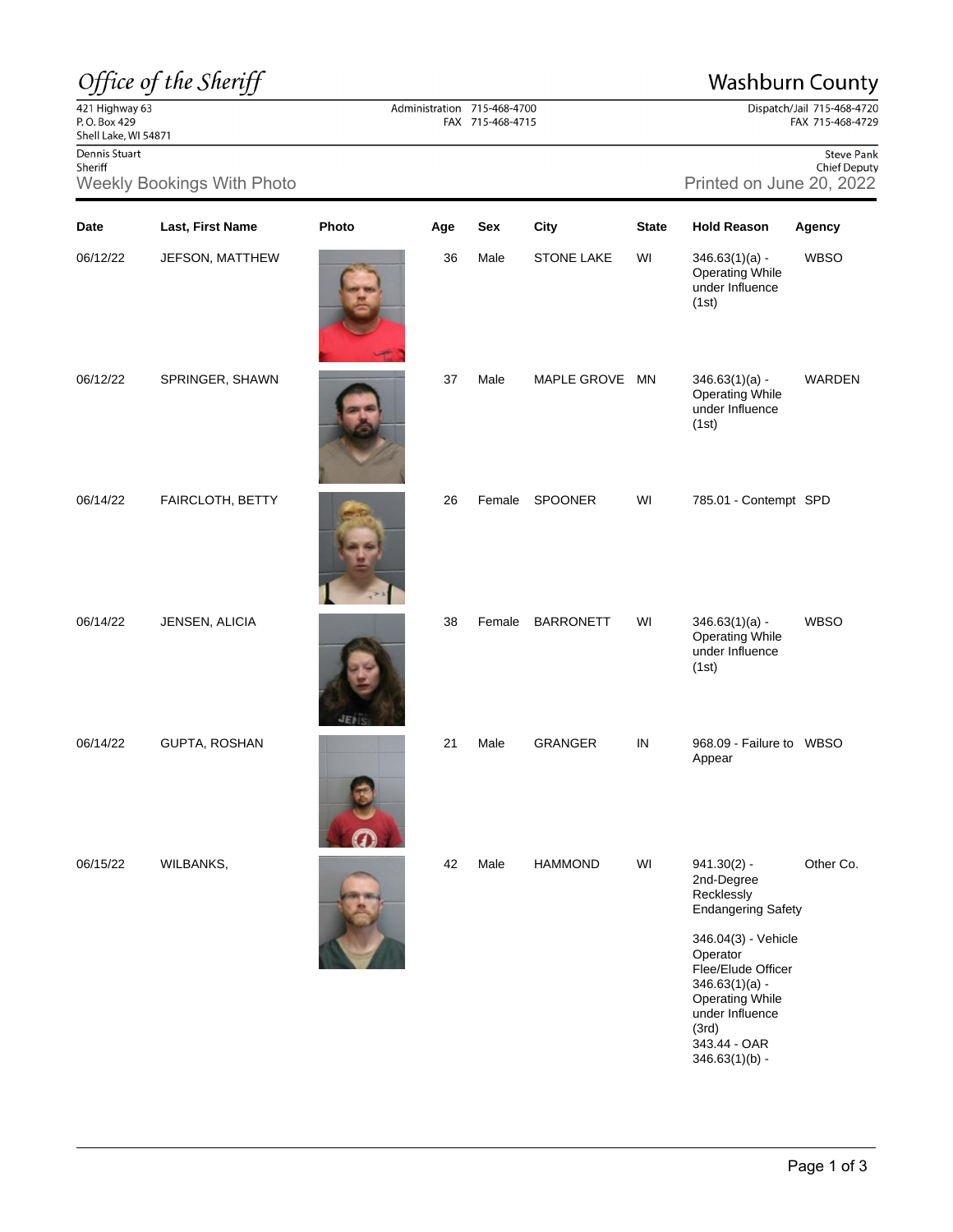| Date     | Last, First Name   | Photo | Age | Sex  | City          | <b>State</b> | <b>Hold Reason</b>                                                                  | Agency      |
|----------|--------------------|-------|-----|------|---------------|--------------|-------------------------------------------------------------------------------------|-------------|
| 06/15/22 | VAN CAMP, SCOTT JR |       | 24  | Male | SPOONER       | WI           | $948.12(1m)$ -<br>Possession of Child<br>Pornography                                | <b>WBSO</b> |
| 06/16/22 | RAU, BRAIDON       |       | 22  | Male | <b>MINONG</b> | WI           | 973.10 - Probation BNSO<br>Hold                                                     |             |
| 06/16/22 | COSLER, CHARLES    |       | 34  | Male | <b>ALBANY</b> | <b>MN</b>    | $947.01(1) -$<br><b>Disorderly Conduct</b><br>$943.13(1m)(a) -$<br>Trespass to Land | <b>WBSO</b> |
| 06/16/22 | BERG, DANIEL       |       | 57  | Male | ONOLLASKA     | WI           | $961.573(1) -$<br>Possess Drug<br>Paraphernalia<br>973.10 - Probation<br>Hold       | <b>WBSO</b> |
| 06/17/22 | STUDT, RICHARD     |       | 55  | Male | SHELL LAKE    | WI           | $940.43(6) -$<br>Intimidate<br>Witness/For Money                                    | <b>WBSO</b> |
| 06/17/22 | EMBLOM, JERRY      |       | 51  | Male | <b>MINONG</b> | WI           | $946.41(1) -$<br>Resisting or<br>Obstructing an<br>Officer                          | <b>SPSP</b> |
| 06/17/22 | MILLER, HOWARD     |       | 48  | Male | <b>MINONG</b> | WI           | $346.63(1)(am) -$                                                                   | SPSP        |